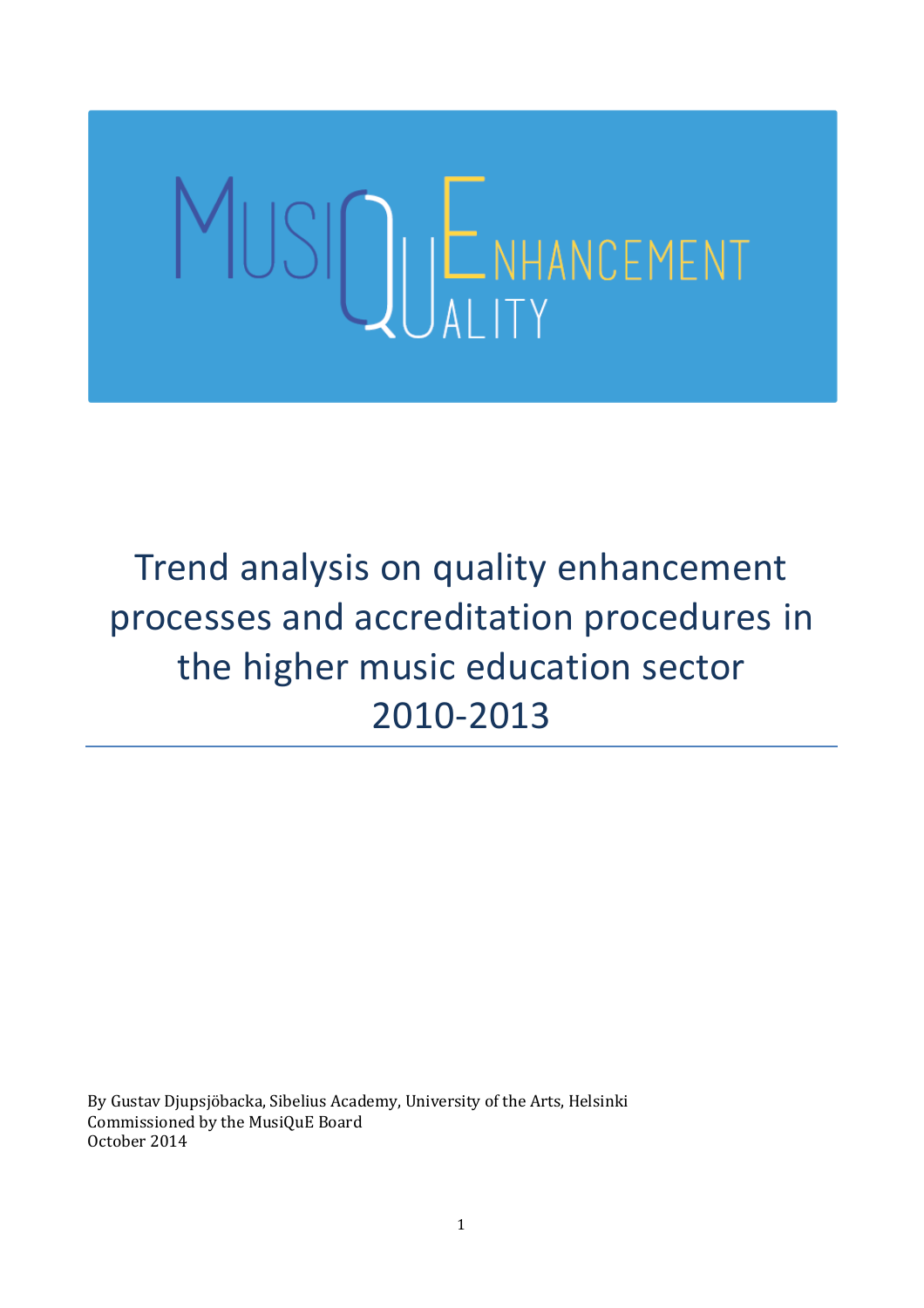# **Contents**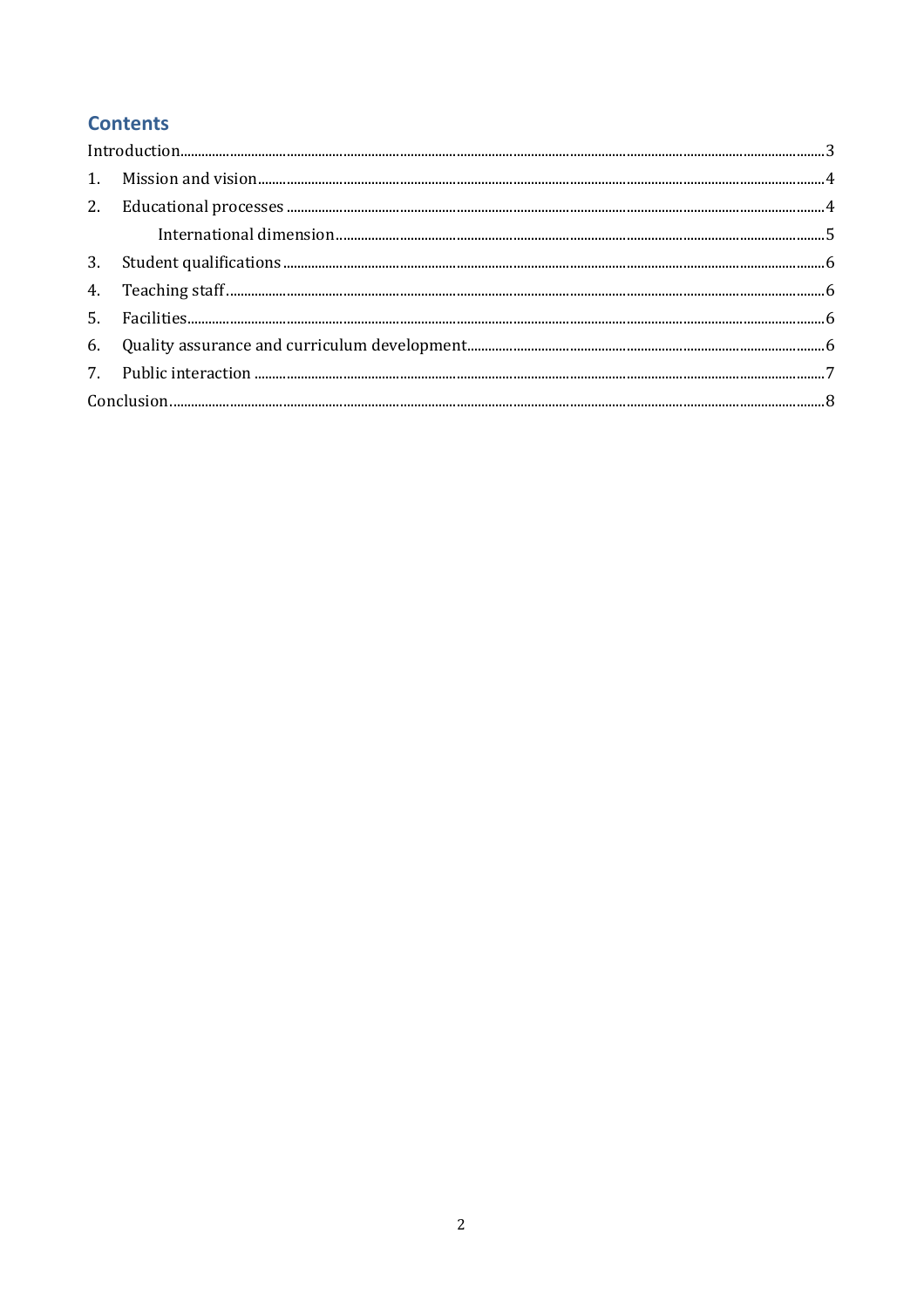### <span id="page-2-0"></span>**Introduction**

This trend analysis is based on findings from ten review reports on music higher education evaluations from 2010-2013. Four of these (Porto, Singapore, Brisbane, Reykjavik) were institutional reviews conducted according to the AEC Quality Enhancement Process and six (Cluj, Karlsruhe, Vilnius, Moscow, The Hague, Yerevan) were accreditation procedures undertaken jointly by the relevant national agency and the AEC. There were two reports from Vilnius from two study programmes. In these cases the reports follow national structures and the panel members are jointly accepted by all three partners (the national agency, the AEC and the institution).

The relevance of the six latter evaluations can be seen in a double light. If the stress is on national coherence, the criteria have to be abstract enough to cover and measure the activities of all the different disciplines and sectors of higher education organizations. This systemic and functional focus, tried and tested though the process may be, could lead to shallow and irrelevant remarks on substantive issues, hardly helping the institution in ways other than the purely systemic. On the other hand, if the review is based only on internationally acknowledged subject-specific criteria, there is a risk that the nationally oriented compatibility is weak. The advantage for the development of the institution in this case, though, is significantly higher.

The quality enhancement framework created by the higher music education sector covers all essential aspects of accreditation processes and, in addition to this, highlights specific features of higher music education. Generally, all the reports chosen show an optimistic and supportive attitude, including towards those institutions where the internal and external quality assurance work is obviously in the beginning phase. Still, the message is clear: processes have to be put into function. Respect for national, culturally-based characteristics deserves attention and this balance is delicate. Differences in national legislation concerning staff appointment procedures as well as specific labour market features also tend to create confusion. In some countries students are required to stay in the country for a certain period after graduating; in other countries teacher appointments are limited to eight years.

It is obvious that higher education institutions in Eastern Europe and the former Soviet region are struggling with inherited hierarchic and authoritarian attitudes when facing open feed-back-based thinking and stakeholder input. Especially the passive role of the students in decision-making and curriculum design requires attention. Is this to be regarded as a genuine and respectable national feature or is it just a result of an inherited political-social culture? On the other hand, in countries with strong classical music cultures there occur certain reserved and conservative management attitudes in relation to innovative thinking. Sometimes this might even distantly echo the cultural imperialism discourse in the 70s ("our institution actually doesn´t need and doesn´t support internationalization in the same way as the younger cultures out there do"). Confronting global openness in many institutions can create a certain reserved attitude: how can we accomplish our national duty if our doors are flung wide open? Where is the ideal balance between national and international? And in the non-European cases (Singapore, Brisbane), where internationalization is a main goal, we have to ask: is the European-Western way of thinking about education processes really the only acceptable one? Is there a European-American predominance in quality assurance thinking that doesn´t recognize genuine indigenous cultures? What would, for instance, constitute the profile of a specific and genuine Asian non-Western higher music education institution?

The dispositions of the joint reports are structured according to national evaluation regulations, and this sometimes complicates reading and comparison. The fundamental difference between the descriptive part and the decision/recommendation by the panel is not always crystal clear. The linguistic level of the reports is varying and it is hard to eliminate the positive effect a proficient language level has for understanding compared to elementary ones where vague formulations might even obscure the message.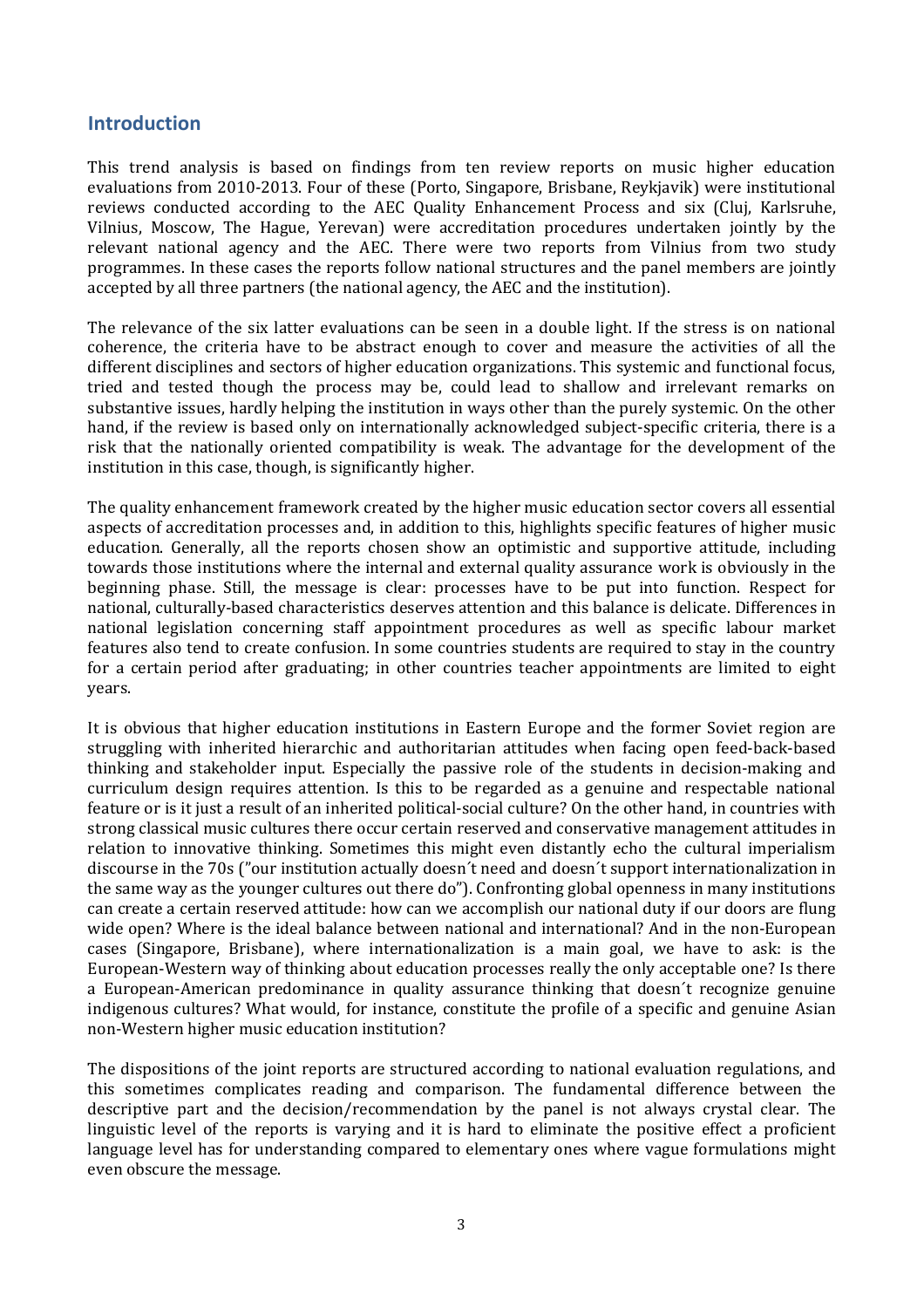<span id="page-3-0"></span>The following text is built on the Criteria for Institutional Review as listed in the document *Quality Assurance and Accreditation in Higher Music Education: Characteristics, Criteria and Procedures* (2007).

# **1. Mission and vision**

Not very surprisingly, this criterion has called for many comments by the panels. The way a mission is formulated reveals the consciousness of the institution and its task.

Generally the experts are requesting more specific and challenging missions that clarify the identity of the institution and distinguish it from other similar institutions.

Some missions are more descriptive than challenging. Analogically to the combination of national and European evaluation criteria mentioned in the introduction, music higher education units inside universities also have to look for congruity between the university's overall mission and that of the conservatoire. In some cases the mission statements are neither publicly available nor communicated, thus destroying every ambition to a common goal.

In several cases the reports ask for more articulated goals of the educational programmes, with clearer links to the mission of the institution. In cases where institutions are dependent on individual strong personalities, clear descriptions are needed so as not to put at risk the sustainability of the institution. Where innovative thinking is formulated in the mission (for instance changing music professions or new musicianships, new ways of learning or interaction between the arts forms) the institution might use the mission as a recruitment tool, attracting new students and placing the institution in an international context. The compliance with the legislation of the country concerned seems to be selfevident and is stated in all reports.

## <span id="page-3-1"></span>**2. Educational processes**

 $\overline{a}$ 

In all reports the educational processes are clearly linked to the Bologna Process and the Polifonia Dublin Descriptors 1.

The comments most commonly found concern strengthening the description of the learning outcomes of separate modules in order to facilitate and secure proper assessment and coherence. This also promotes compatibility on a European level.

In one case national documents for regulating music higher education are completely missing and AEC criteria therefore form a fundamental value in addition to general university study requirements. In Eastern Europe, where quality assurance procedures are slowly emerging, evidence of interrelation and internationalisation is missing and the criteria of the assessment procedures are thus only starting being published.

The progression between the cycles is not always obvious. Research attitudes typically found in the third cycle are sometimes already revealed in the first and second cycles. The teaching forms usually initiate positive comments: there is a broad variety from one-to one situations, group teaching, team teaching, interactive technology and distance learning etc. The possibilities for the students to perform and present their work is generally estimated positively.

<sup>1</sup> The Polifonia/Dublin Descriptors for 1st, 2nd and 3rd Cycle Awards in Music have been developed by the "Tuning in Music' Working Group (2004-2007) and the 'Third Cycle' Working Group (2004-2007) of the ERASMUS Network for Music 'Polifonia'. See [http://www.aec-music.eu/userfiles/File/Polifonia-](http://www.aec-music.eu/userfiles/File/Polifonia-Dublin%20Descriptors%20150107%20external(1).pdf)[Dublin%20Descriptors%20150107%20external\(1\).pdf.](http://www.aec-music.eu/userfiles/File/Polifonia-Dublin%20Descriptors%20150107%20external(1).pdf)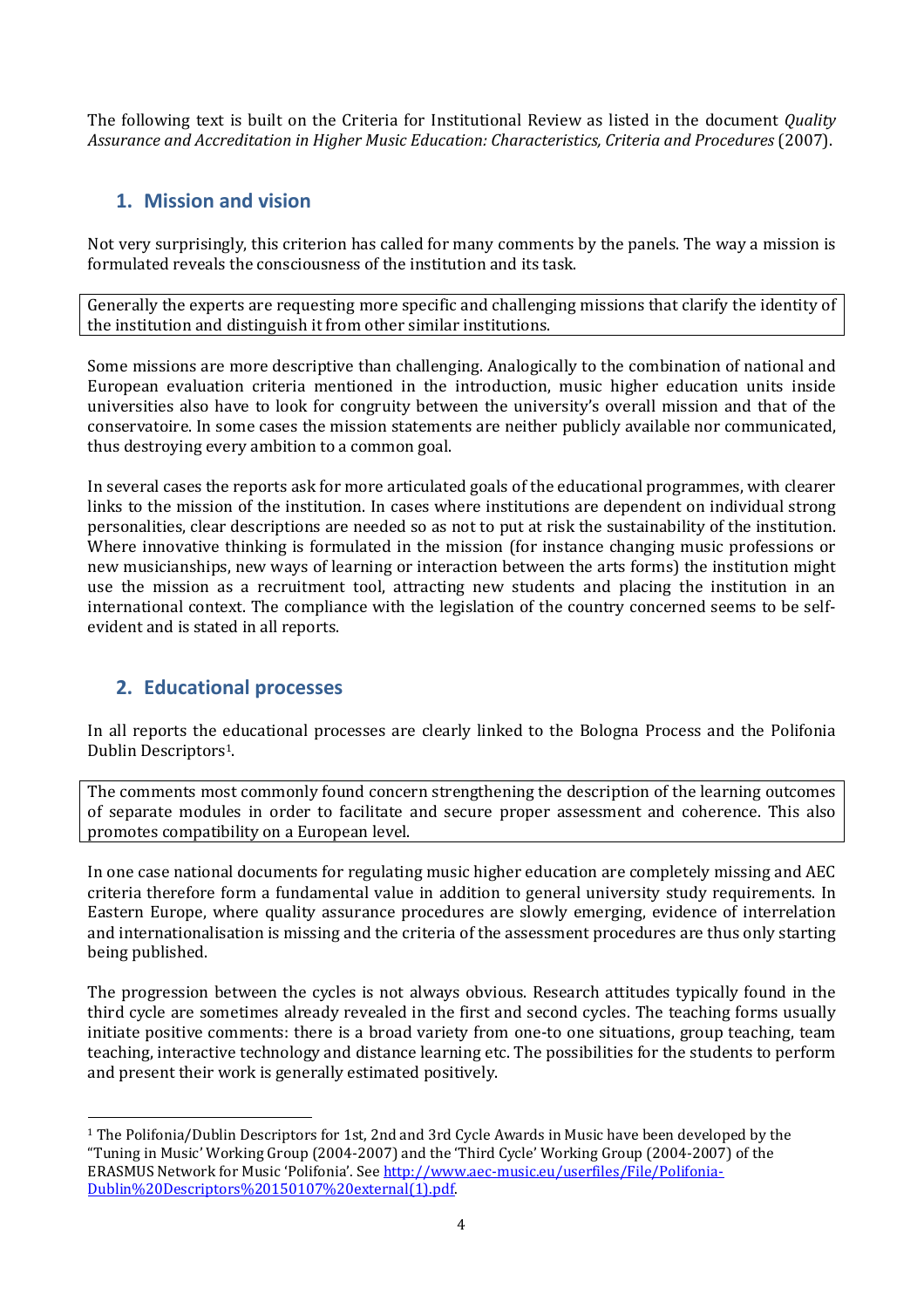In many conservatoires there are career development services enabling students to undertake external performances and, later, bridging the gap between their studies and the profession.

The personal tutoring issue seems to be handled in various ways. In some schools no counselling at all is offered, in others several persons might be involved. Recommendations articulate that informal information doesn´t suffice but should be complemented by systematic guidance through tutorial schemes. Tutoring tools are necessarily connected to the information strategy. Today, transparent and easily navigated websites are of great help for students commencing and continuing their studies. Recommendations include the establishment of educational consultants and even advice on how to approach (intimidating) administrative staff where needed!

The role of research is clearly identified as an issue of fundamental importance. Usually, research elements are included only starting from the master level, but there are institutions where research is embedded in all three cycles.

Usually the reports are concerned with too vague formulations on the role of research, and the evaluation team demands clearer definitions, closer dialogue between research and undergraduates as well as mechanisms for feeding research findings back into the teaching.

There are some warning comments where research in conservatoires is being prioritized over teaching and learning. A strange logic appears when students are given signals *not* to develop the research dimension "since students may prefer to study in other institutions where requirements for research work would be less stringent"!

The variety of assessment methods is considerable and the most frequently recurring recommendation is to map assessment methods and marking criteria against learning outcomes.

This, and cross-referencing of competences gained, is seen to be a way to avoid over-assessing and overlapping functions. The issue of internships and of recognition of prior learning seems to need formalization in several places.

#### <span id="page-4-0"></span>**International dimension**

#### There are huge differences between the conservatoires in the way international issues are handled.

Some institutions are actively engaged in developing international strategies, helping to develop the institution towards teacher and students exchange, recruiting new international students, setting targets for internationalisation. Other institutions might even lack international offices and sometimes the role of internationalisation is unclear. In well-functioning systems outgoing students reports from their stay abroad are used to evaluate exchange programmes. In some case it is stated that the international activity of the institution is inconsistent with the expressed ambitions in the mission. Websites may be lacking sections for international students. In traditionally strong cultural nations, the number of incoming international students is high but the number of outgoing students low and therefore needs attention. In more isolated and internationally diffident cultures, exchange of teachers is essential for the vitalization of the school and for developing language skills among students, which in its turn promotes mobility.

In several recommendations, exchange of the teaching staff is encouraged and more active participation in international activities like networks and conferences is recommended. Also, introducing visiting international evaluators is recommended as a means to promote compatibility and the international level of the quality concept.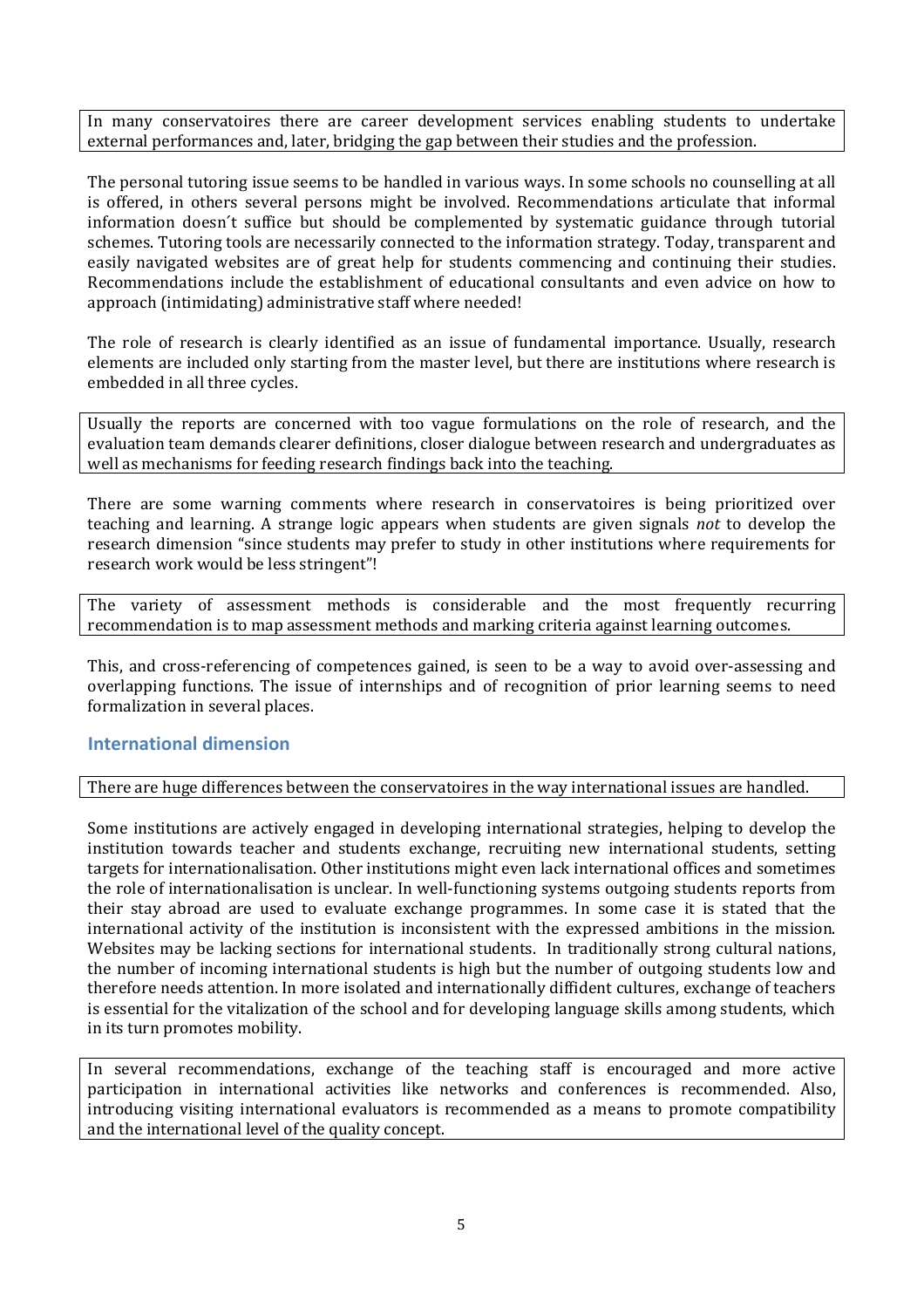# <span id="page-5-0"></span>**3. Student qualifications**

Entrance requirements are generally well conducted with clear criteria formulated. Only in few cases are there recommendations to renew the entrance processes regularly in order to create transparency. In one case, the weight placed upon general education compared to artistic and pedagogical skills in the entrance examination is highlighted as a warning.

Employability is a growing challenge, as the market is rapidly changing.

Many recommendations are given to formalize feedback from the external profession. These include: databases for collecting career data, modules for career management, involving alumni in curriculum development and creating greater openness for social partnerships.

# <span id="page-5-1"></span>**4. Teaching staff**

Generally the reports show a high degree of commitment from the teaching staff and also a high level of activity as artists or researchers.

Among good practices should be mentioned databases for teachers´ reports of their research and development activities. In some schools the teachers are asked to submit proposals for their research projects as a means of supporting scholarly production. In other cases the recommendation is to formalise a programme for such development.

<span id="page-5-2"></span>In most schools the number of teachers is adequate to cover the volume of teaching. In some schools teachers have an administrative workload that endangers the concentration on the students' learning.

## **5. Facilities**

Comparison between different schools to a great extent shows satisfaction with the premises. Shortage of practice rooms and gathering places for students seem to be a problem, though.

Chapters on instruments and the technological equipment of the schools mainly repeat the same story: students are satisfied, though some complain about piano maintenance. The library services are sometimes outdated, and contemporary material is sometimes missing. In some libraries where public funding has made it impossible to keep up with the changes and new expectations, private initiatives have created significant results.

Whatever their financial resources, many schools fight with declining national funding, and proactive initiatives are needed for survival. Strategic plans for solving long-term funding as well as for fundraising policies are recommended.

The most startling example of national peculiarities tells that the management of one school receives its budget decisions only three months ahead! The number of administrative staff is mainly regarded as adequate, but in several schools the administrative processes need to be monitored and a bigger number of administrative staff employed.

## <span id="page-5-3"></span>**6. Quality assurance and curriculum development**

The organisational decision-making structure with its responsibilities and reporting mechanisms is not always clear, either as described in organizational figures or for representatives when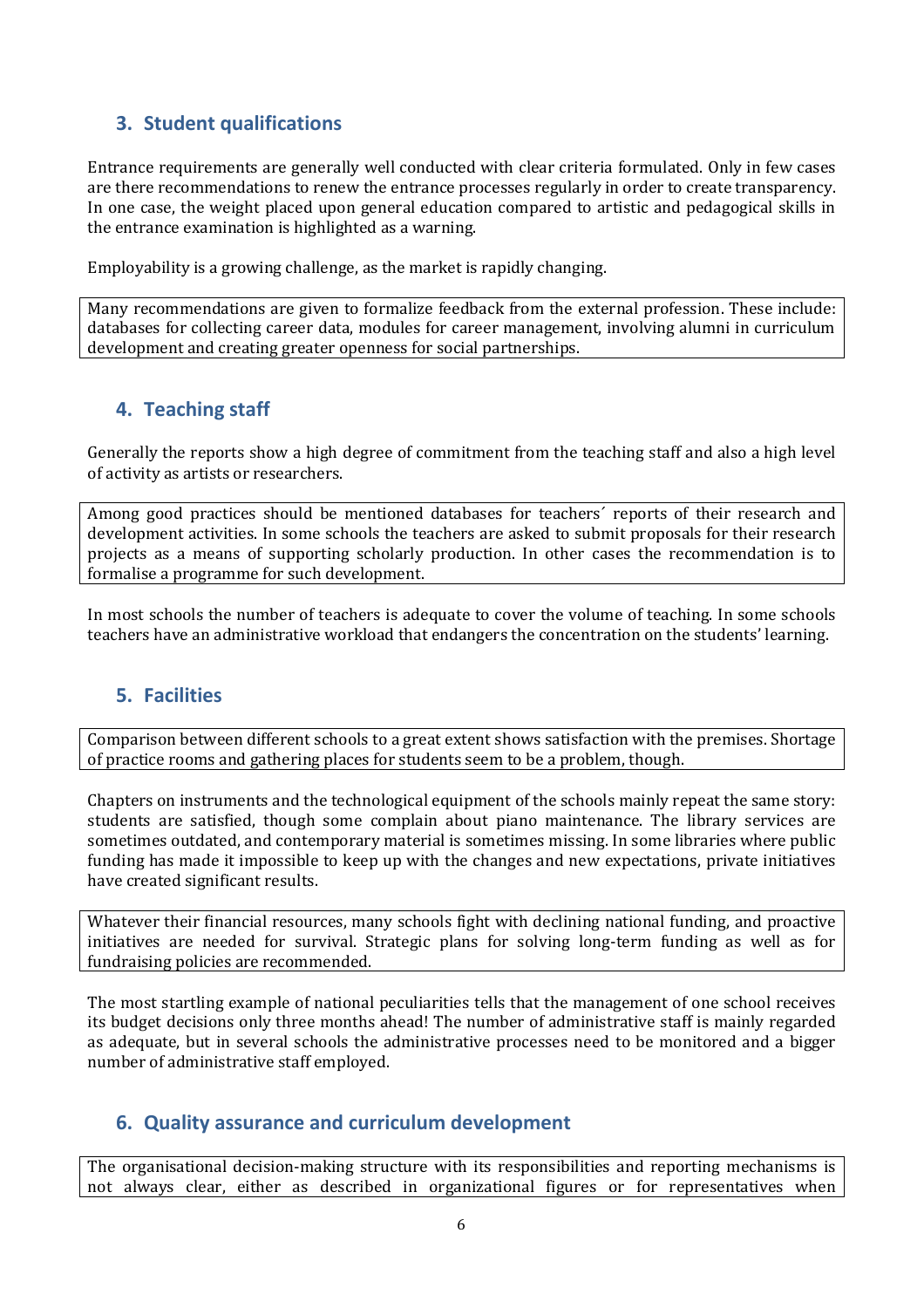#### interviewed. Channels for internal information are often inefficient.

Handbooks and websites are the most common tools for informing students on decision-making and for creating relations to alumni. In one case, the institution declares that no information need be spread because the school is the only higher music education institution in the country!

One of the big, and even provocative, issues in the evaluative context is the quality assurance system, how the term is being understood and how it is being dealt with. Creating a deeper understanding of a quality assurance system in conservatoires still often meets with considerable problems because the character of the musician´s daily rehearsing work obscures the importance of a systematic approach. As most institutions are small, the communication can be handled informally. The rationale for, and consequent building of, robust systems for evaluating and improving, based on a feedback culture, is more successful in bigger institutions, especially if the conservatoire is part of a university with longer traditions of quality work. Integration into the QA system of a university could nevertheless cause problems, as even a well-functioning university QA system may not necessarily meet the special needs of a study programme within the arts.

Prime recommendations to institutions in the early stages of QA are formalizing feedback, creating student bodies and forming stakeholder fora.

A student-centred approach is hard to achieve in cultures built on hierarchical structures and passive, obedient minion attitudes.

In the quality process, curriculum development is the main focus but recommendations are also made about involving wider aspects in the process such as organisation models, facilities and international activity.

## <span id="page-6-0"></span>**7. Public interaction**

The involvement of most schools in their professional and societal environment is praised in most reports. Conservatoires seem to understand that a proactive attitude towards the professional life is a preparation for the labour market of the students and at the same time a platform for presentation of the study process.

Some conservatoires are recommended to start 'springboard agencies' for facilitating the transfer to the labour market. Schools should also engage in less institutional areas and create free-lance portfolios. Recommendations also concern establishing organizations to monitor data on the employment of alumni.

One surprising statement in the self-evaluation from a conservatoire is that "the involvement of external stakeholders has little influence on study quality". Links with local music schools, regular meetings with the professional community and a strategic and systematic approach are some of the tools for communication with the professional sector. Examples of good practice include the founding of an Industry Advisory Board as well as Memorandum of Understanding in order to formalize relations to the market